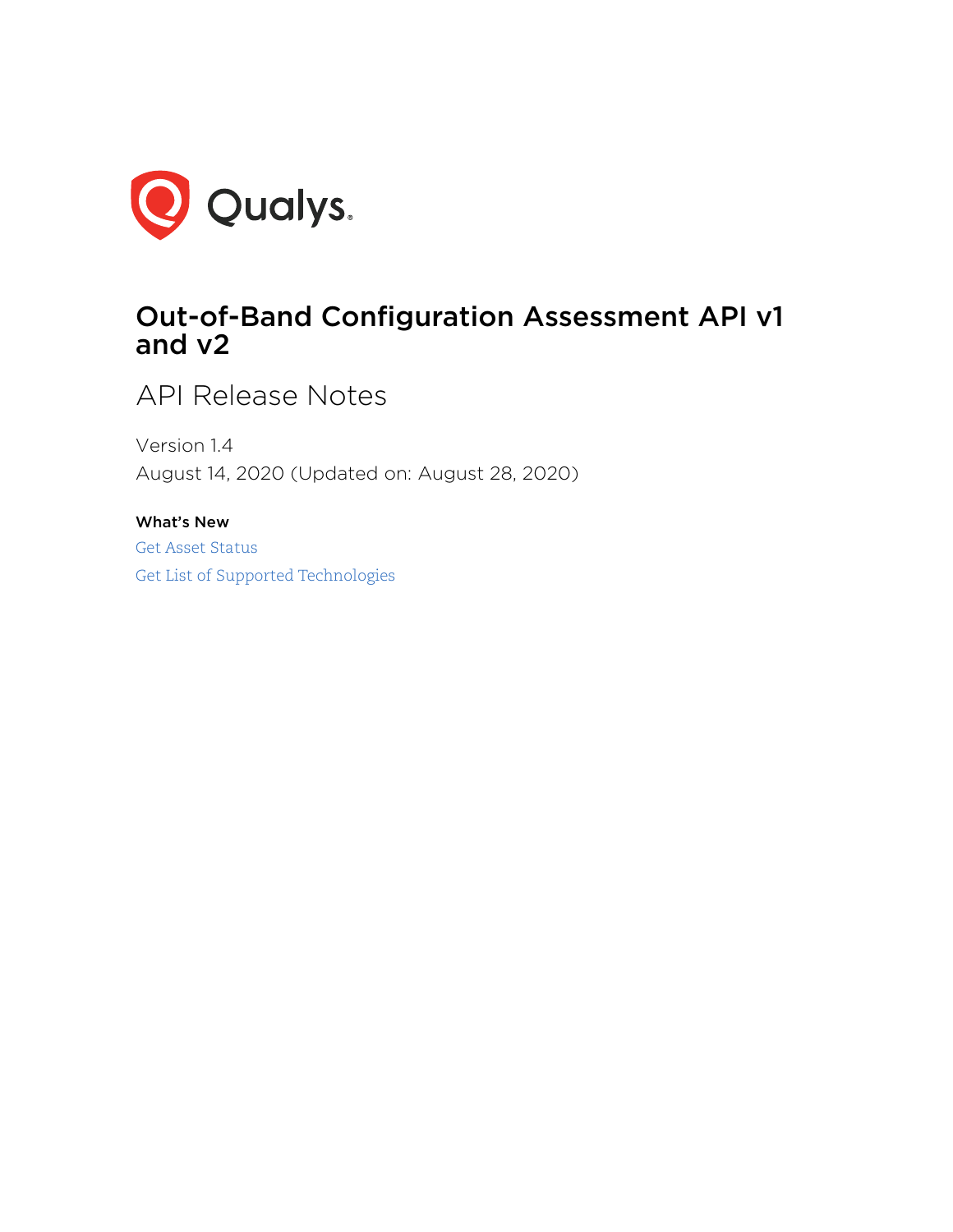# <span id="page-1-0"></span>Get Asset Status

| API affected       | /ocaapi/v1.0/assets/status/subscription/{number_of_days}<br>/ocaapi/v2.0/assets/status/subscription/{number_of_days} |
|--------------------|----------------------------------------------------------------------------------------------------------------------|
| New or Updated API | New API                                                                                                              |
| DTD or XSD changes | Nο                                                                                                                   |

This API helps you get the status of the assets provisioned in your subscription.

### Parameters

The following table shows parameters used:

| Parameter                         | Description                                                                                                                            |
|-----------------------------------|----------------------------------------------------------------------------------------------------------------------------------------|
| <number_of_days></number_of_days> | (Required) The time-frame for which you would like to fetch<br>the data. You can specify a time-frame within the last 30 days<br>only. |
| assetFlowType                     | Provide asset flow type. The default value is "DEFAULT".                                                                               |
| authorization                     | (Required for v2 only) The token that was generated using the<br>Fetch Authentication Token API.                                       |

## Sample

#### API request for v1:

```
curl -X GET
'http://{base_url}/ocaapi/v1.0/assets/status/subscription/{number
of days}' -H 'assetFlowType: DEFAULT' -H 'Content-Type:
application/json' -H 'Authorization: Basic
dXNlcm5hbWU6cGFzc3dvcmQ='
```
#### API request for v2:

```
curl -X GET 
'https://<api_gateway_url>/ocaapi/v2.0/assets/status/subscription/{number
_of_days}' -H 'assetFlowType: DEFAULT' -H 'Authorization: Bearer <token>' 
-H 'Content-Type: application/json'
```
#### XML output:

{

```
 "code": 200,
 "data": {
   "items": [
```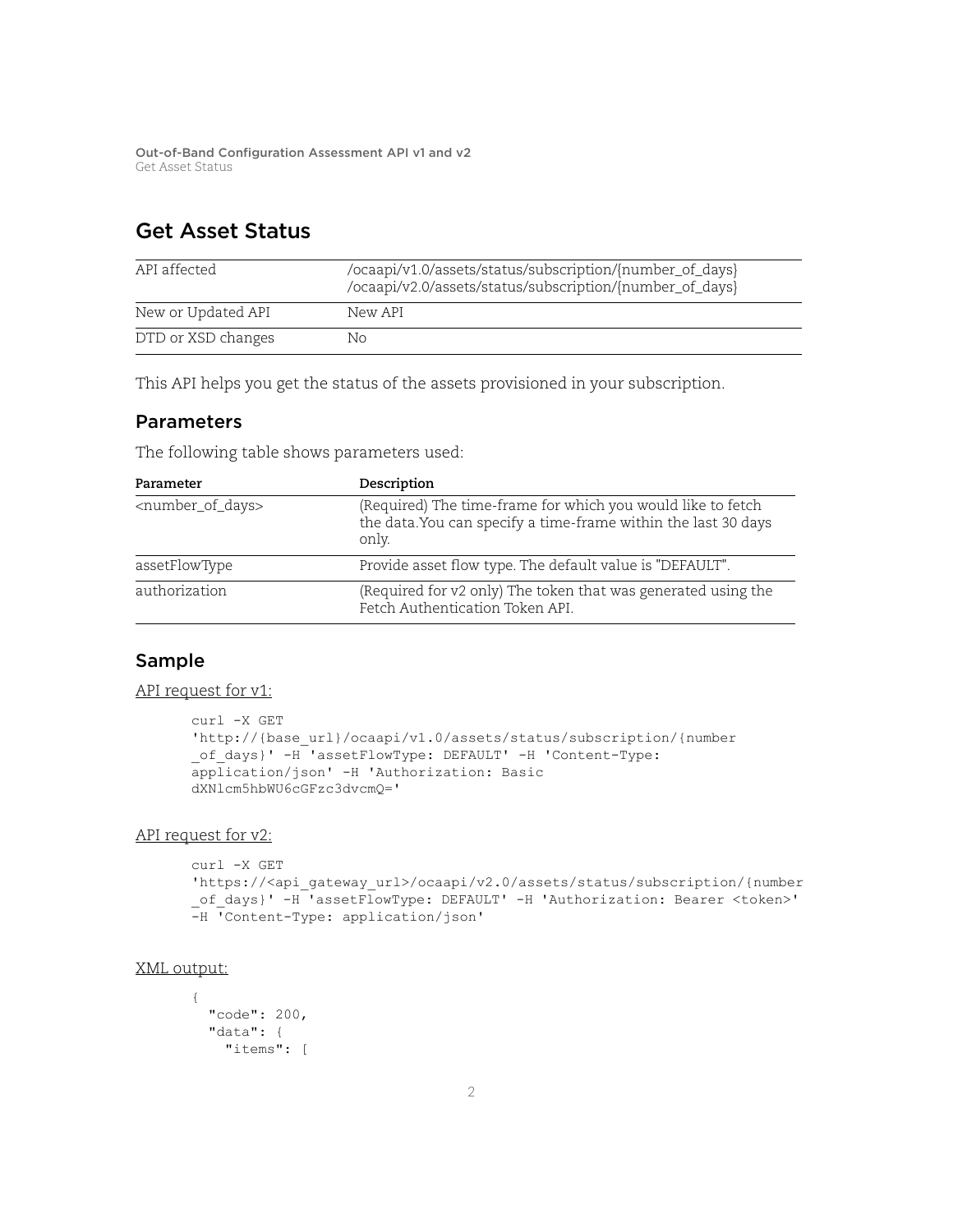```
 {
         "assetUUID": "3xxxxxx9-245x-4531-x7xx-x84x6386x04x",
         "status": "Provision Confirmed"
       },
       {
         "assetUUID": "56x98x40-2563-4x56-8789-85x7x6x67112",
         "status": "Provision Confirmed"
       },
       {
         "assetUUID": "9x5x267x-048x-4612-x3xx-768x346x6f7x",
         "status": "Provision Confirmed"
       },
       {
         "assetUUID": "640xxxxx-x725-46x2-956x-8028x9x6xx24",
         "status": "Provision Confirmed"
       }
    ]
   }
}
```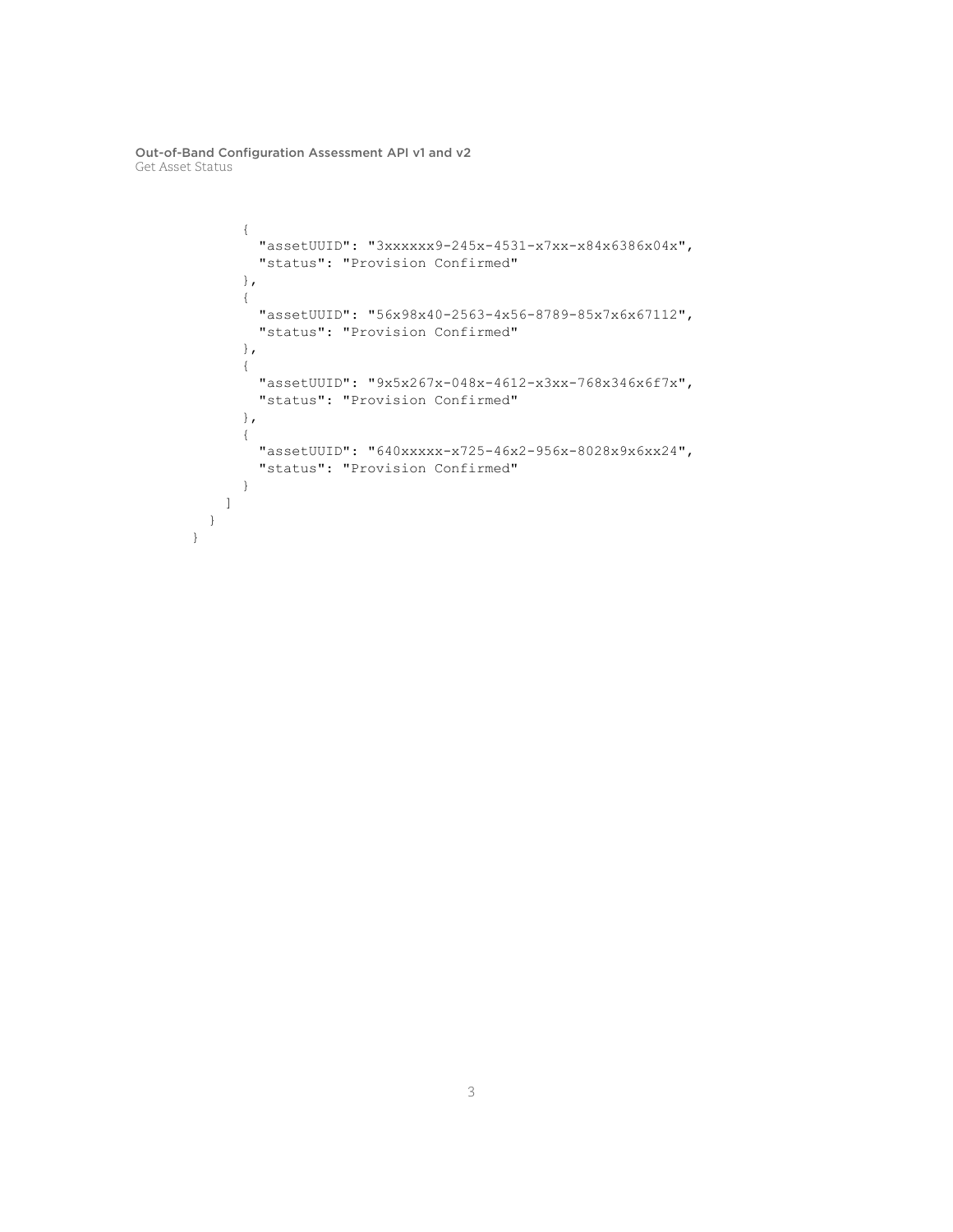# <span id="page-3-0"></span>Get List of Supported Technologies

| API affected       | /ocaapi/v1.0/technology/PolicyCompliance<br>/ocaapi/v2.0/technology/PolicyCompliance |
|--------------------|--------------------------------------------------------------------------------------|
| New or Updated API | Updated                                                                              |
| DTD or XSD changes | No.                                                                                  |

This API helps you get the list of supported technologies.

### Sample

API request for v1:

```
curl -X GET
"https://qualysguard.qualys.com/ocaapi/v1.0/technology/PolicyCompl
iance" -H "accept: application/json" -H "authorization: Basic
cw2VheXNfbWe3NTplc1RNTJmcmFw"
```
#### API request for v2:

```
curl -X GET
'http://<api_gateway_url>/ocaapi/v2.0/technology/PolicyCompliance'
-H 'Content-Type: application/json' -H 'Authorization: Bearer
<token>'
```
#### XML output:

```
{
    "code": 200,
    "data": {
        "items": [
\{ "technology": "ACME Packet OS",
                "createdAt": "2019-01-21T07:06:07.000+0000",
                "updatedAt": "2019-01-21T07:06:07.000+0000",
                "technologyVersion": "ACME Packet OS"
            },
\{ "technology": "ArubaOS",
                "createdAt": "2019-06-07T08:32:43.000+0000",
                "updatedAt": "2020-06-30T11:15:13.000+0000",
                "technologyVersion": "ArubaOS 6"
            },
\{ "technology": "ArubaOS",
                "createdAt": "2020-07-30T10:13:03.000+0000",
```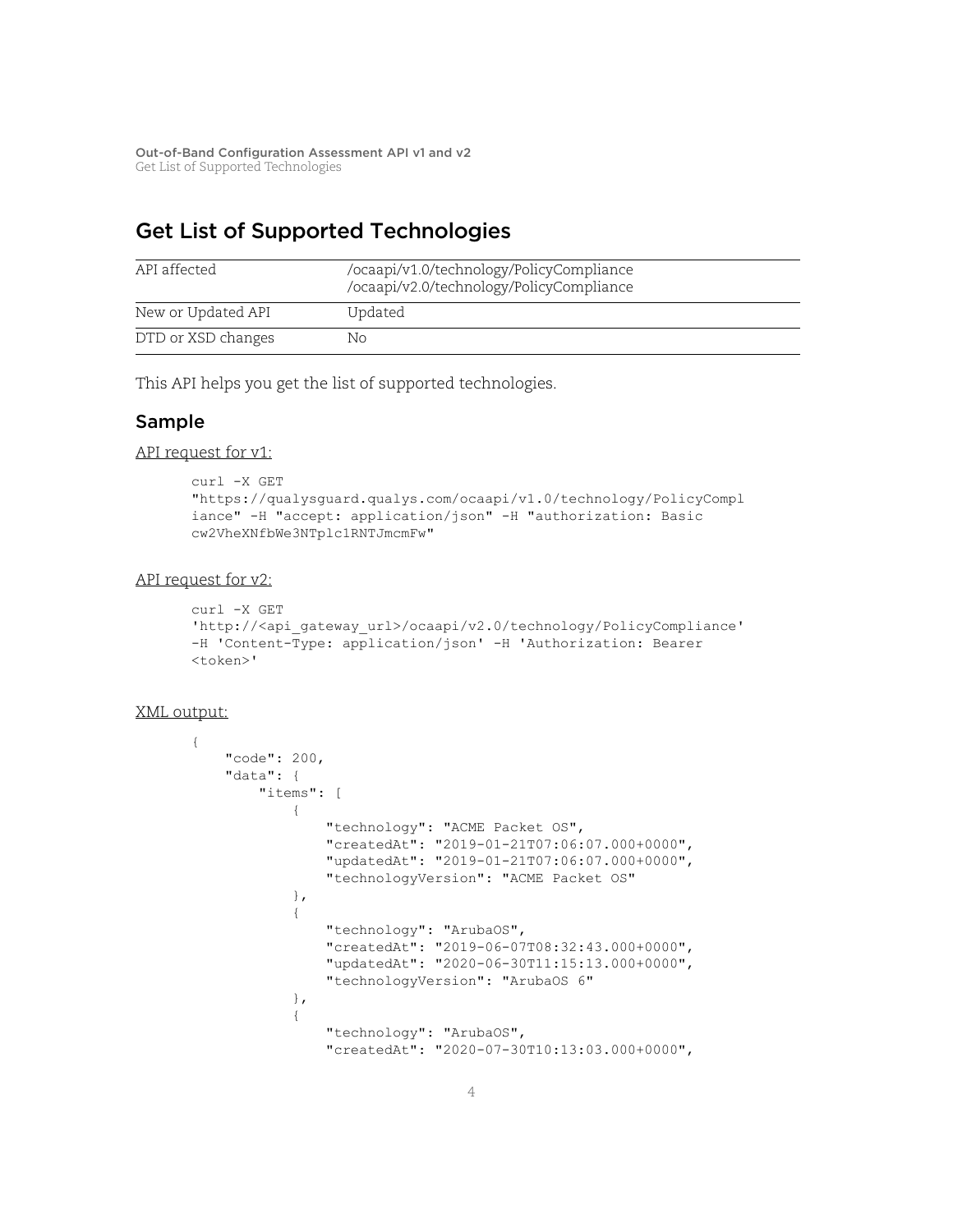```
 "updatedAt": "2020-07-30T10:13:03.000+0000",
                "technologyVersion": "ArubaOS 8"
            },
\{ "technology": "Cisco ACS",
                "createdAt": "2019-04-02T15:54:18.000+0000",
                "updatedAt": "2019-04-02T15:54:18.000+0000",
                "technologyVersion": "Cisco ACS 5"
            },
\{ "technology": "Cisco FTD",
                "createdAt": "2019-09-13T07:01:13.000+0000",
                "updatedAt": "2019-09-13T07:01:13.000+0000",
                "technologyVersion": "Cisco FTD 6"
            },
\{ "technology": "Cisco UCS Manager",
                "createdAt": "2019-06-07T08:32:43.000+0000",
                "updatedAt": "2019-06-07T08:32:43.000+0000",
                "technologyVersion": "Cisco UCS Manager 2"
            },
\{ "technology": "Cisco WLC",
                "createdAt": "2019-09-13T07:01:12.000+0000",
                "updatedAt": "2019-09-13T07:01:12.000+0000",
                "technologyVersion": "Cisco WLC 8"
            },
\{ "technology": "Comware",
                "createdAt": "2019-06-07T08:32:43.000+0000",
                "updatedAt": "2019-06-07T08:32:43.000+0000",
                "technologyVersion": "Comware 5"
            },
\{ "technology": "Comware",
                "createdAt": "2019-06-07T08:32:43.000+0000",
                "updatedAt": "2019-06-07T08:32:43.000+0000",
                "technologyVersion": "Comware 7"
            },
\{ "technology": "Data Domain OS",
                "createdAt": "2019-01-21T07:06:07.000+0000",
                "updatedAt": "2019-01-21T07:06:07.000+0000",
                "technologyVersion": "Data Domain OS 5"
            },
\{ "technology": "Brocade Fabric",
                "createdAt": "2019-01-21T07:06:07.000+0000",
                "updatedAt": "2019-06-26T12:11:08.000+0000",
```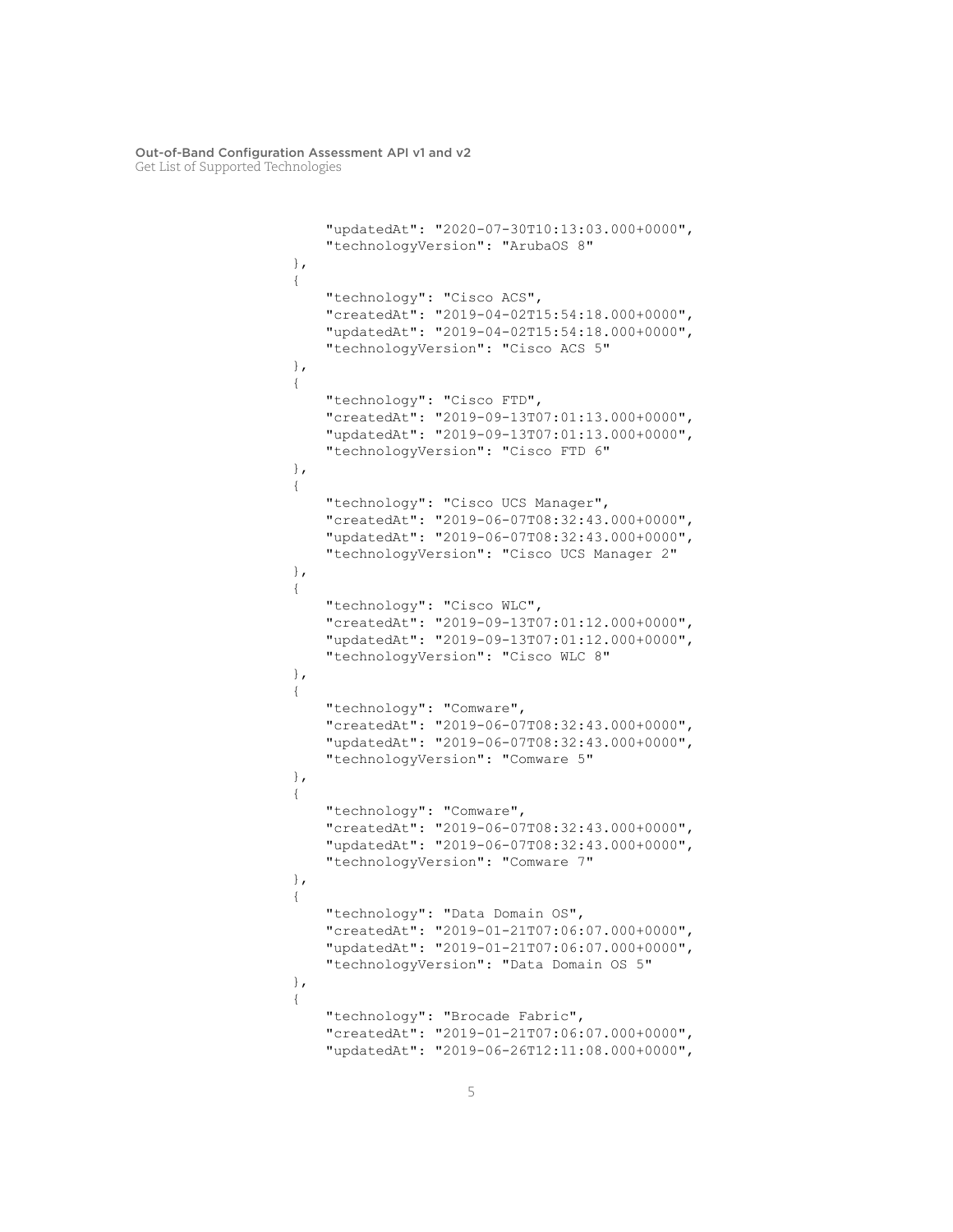```
 "technologyVersion": "Fabric 7"
            },
\{ "technology": "Brocade Fabric",
                "createdAt": "2019-01-21T07:06:07.000+0000",
                "updatedAt": "2019-06-26T12:11:08.000+0000",
                "technologyVersion": "Fabric 8"
            },
\{ "technology": "FireEye CMS",
                "createdAt": "2019-01-21T07:06:07.000+0000",
                "updatedAt": "2020-08-27T10:15:52.000+0000",
                "technologyVersion": "FireEye CMS 7"
            },
\{ "technology": "FireEye CMS",
                "createdAt": "2019-01-21T07:06:07.000+0000",
                "updatedAt": "2020-08-27T10:15:51.000+0000",
                "technologyVersion": "FireEye CMS 8"
            },
\{ "technology": "HP Printers",
                "createdAt": "2020-05-08T05:22:10.000+0000",
                "updatedAt": "2020-05-08T05:22:10.000+0000",
                "technologyVersion": "HP Printers"
            },
\{ "technology": "HP Safeguard",
                "createdAt": "2019-04-02T15:54:19.000+0000",
                "updatedAt": "2019-04-02T15:54:19.000+0000",
                "technologyVersion": "HP Safeguard"
            },
\{ "technology": "HPE 3Par OS",
                "createdAt": "2019-06-07T08:32:43.000+0000",
                "updatedAt": "2019-06-20T01:15:52.000+0000",
                "technologyVersion": "HPE 3Par OS 3"
            },
\{ "technology": "IBM z/OS",
                "createdAt": "2020-06-30T11:15:13.000+0000",
                "updatedAt": "2020-06-30T11:15:13.000+0000",
                "technologyVersion": "IBM z/OS Security Server RACF 2"
            },
\{ "technology": "Imperva WebApplication Firewall",
                "createdAt": "2019-01-21T07:06:07.000+0000",
                "updatedAt": "2019-01-21T07:06:07.000+0000",
                "technologyVersion": "Imperva WebApplication Firewall"
```